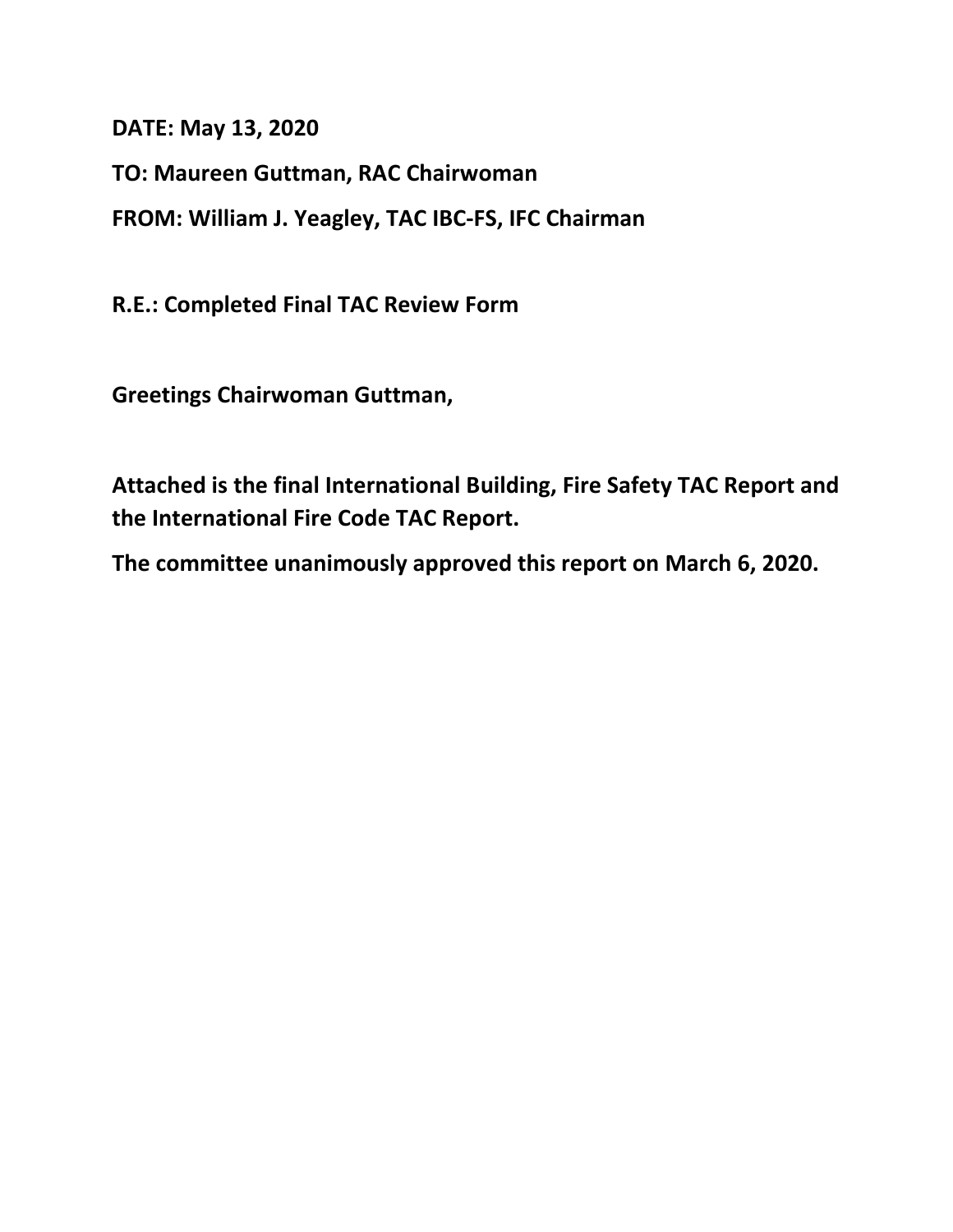# **UCC IBC-FS and IFC 2018 Review**

**The TAC committee met on January 15, 2020, January 30, 2020, February 21, 2020 and March 6, 2020 to complete our 2018 review.**

#### **INTERNATIONAL BUILDING CODE – FIRE SAFETY**

#### **1. PUBLIC COMMENTS REVIEW**

- a. 7 Comments were received.
- b. Comment number 1 was not supported. The comment did not have any supporting information and was just to "adopt" the code. We also agreed that if we support this comment, we would not be able to change or modify anything.
- c. Comments 2-6 were to modify and include in our adoption Section 3006 in Chapter 30. The committee agreed with comments 2-6 and recommend Section 3006 in Chapter 30 be adopted.
- d. Comment 7 was discussed at length. The committee agreed with the concept but changed the proposed language.
	- i. Proposed language Column Protection. Where columns are required to have protection to achieve a fire resistant rating, the entire column shall be provided individual encasement protection by protecting it on all sides for the full column height, including connections to other structural members, with materials having the required fire resistant rating. Where the column extends through a ceiling, the encasement protection shall be continuous from the top of the foundation or floor/ceiling assembly below through the ceiling space to the top of the column. Exception: Columns located in a wall of light frame construction and located entirely between the top and bottom plates shall be permitted to have the fire resistant ratings provided by the membrane protection provided by the fire resistant rated wall. 704.4.1 Light Frame Construction. Studs, and boundary elements that are integral elements in load bearing walls of light frame construction, and are located entirely between the top and bottom plates shall be permitted to have required fire resistance ratings provided by the membrane protection provided for the load bearing wall.